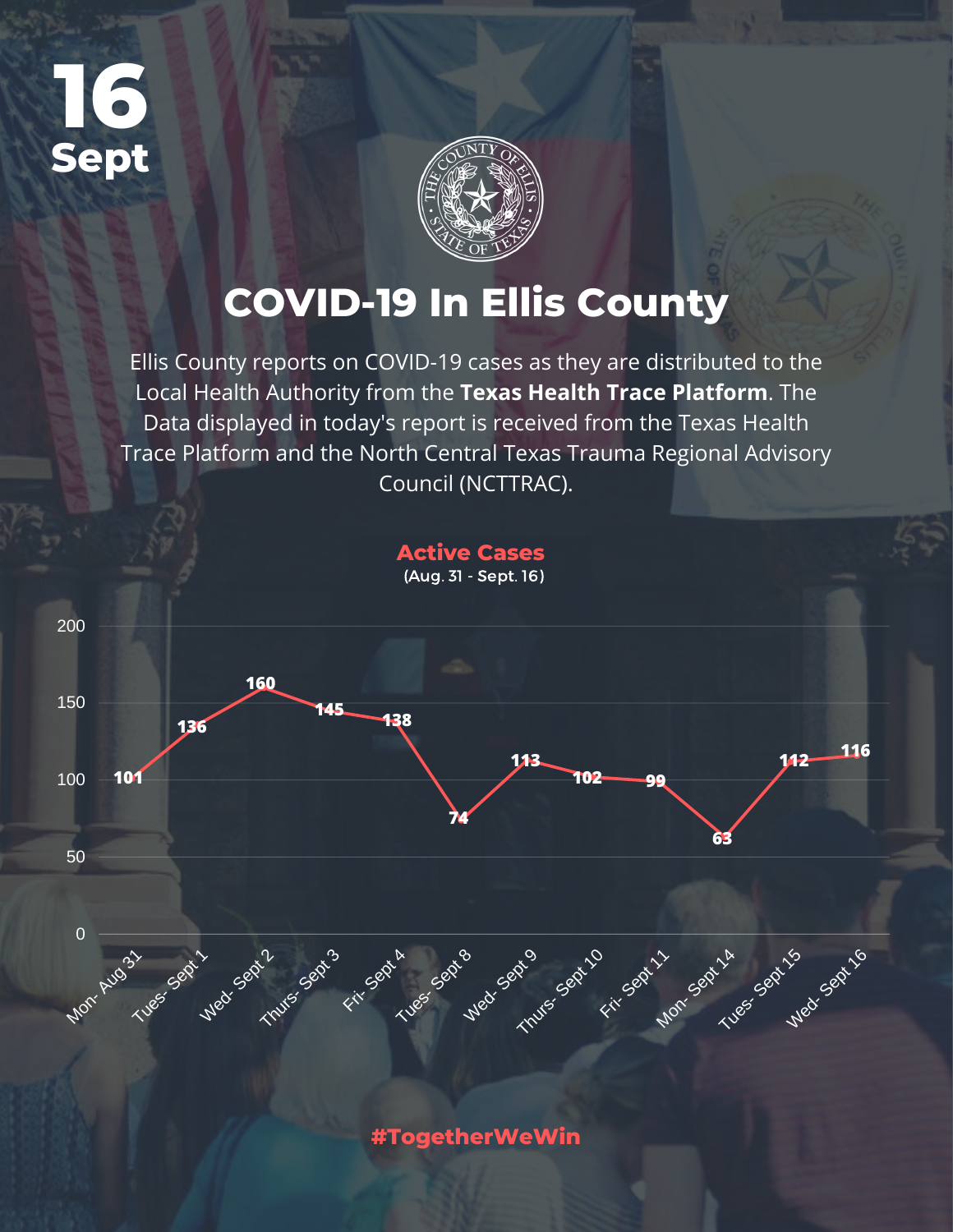





Unknown, 147

Female. 2032





**Recoveries are classified as**<br>'According to DSHS (THT) recoveries are classified as

completion of a (10) day end of home-isolation period, and does not reflect a clinical diagnoses for recovered.

# **Gender Deaths**



**■Ennis ■Ferris ■Italy ■Midlothian ■Waxahachie ■** 

## **Hospitalizations**

Male, 1890

Based off data received from the North Central Texas Trauma Regional Advisory Council (NCTTRAC)

Occupied: 130

### **ICU Bedcount - Total: 18 Bedcount - Total: 215 COVID-19 Patients**

Occupied: 8 (6 of 8 are COVID-19 Confirmed Patients)

7 Confirmed COVID-19 **Patients** (6 ICU and 1 MedSurg)

*Hospital data gathered from Baylor Scott & White Waxahachie, and Ennis Regional*

**#TogetherWeWin COVID-19 In Ellis County**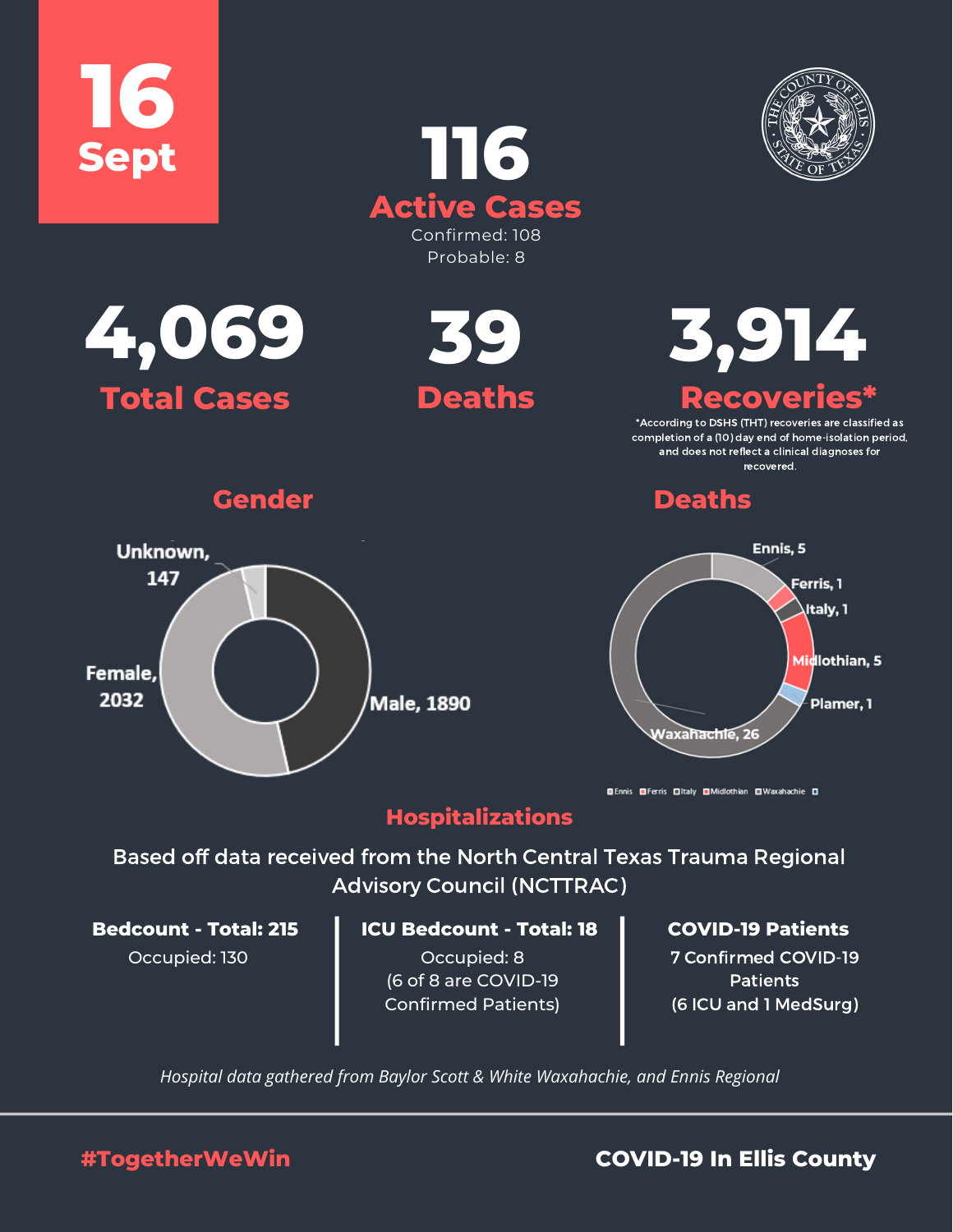



**Active Cases**



**Total Recoveries**

(Since March 20 2020)



**#TogetherWeWin COVID-19 In Ellis County**